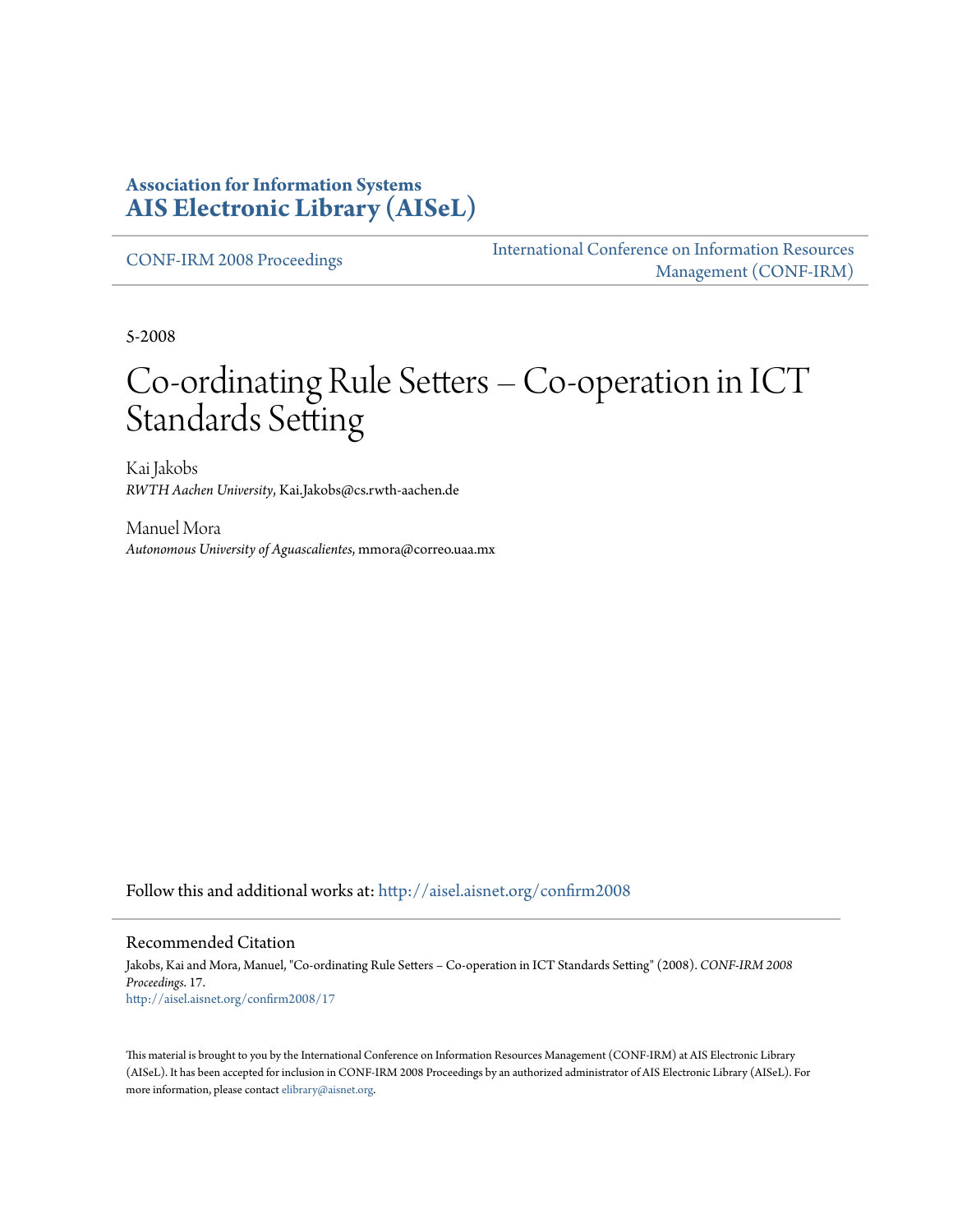## **25F. Co-ordinating Rule Setters – Co-operation in ICT Standards Setting**

Kai Jakobs RWTH Aachen University Kai.Jakobs@cs.rwth-aachen.de

Manuel Mora Autonomous University of Aguascalientes México, mmora@correo.uaa.mx

#### *Abstract*

This paper highlights the need and relevance of standards in the modern complex business world, and identifies the critical problem on the interaction and collaboration of formal bodies and industry consortia that are co-responsible for standards development. Then, the discusses specific aspects relating to competition and co-operation in ICT standards setting, including a discussion about the arguably counter-productive distinction between both groups.. Looking at both theoretical and practical aspects it concludes that co-ordination cooperation of standards setting bodies is urgently called for, and that standards policy in Europe is in need of an overhaul.

### *Keywords*

ICT standardisation, standards setting bodies, co-ordination, co-operation

### **1. A Brief Introduction**

Over the last decades a huge number of consortia and industry fora have entered the ICT standards setting arena. As a result, companies are today faced with an almost impenetrable web of standards setting bodies  $(SSBs<sup>1</sup>)$ , with complex inter-relations. Each of these bodies has its own membership, works within its own environment, and has defined its own set of rules. The resulting fragmentation of the standards-setting arena, and considerable overlap of the activities of individual SSBs, means that interoperability between standards from different sources cannot necessarily be assumed. Accordingly, improving co-ordination in ICT standards setting has become a major issue.

At the same time, we may observe fierce competition in standards setting. Initially, in the eighties consortia invaded the standardisation territory, which had always been the SDOs' monopoly. This move was also helped by the deregulation of the telecommunication sector. Eventually, the SDOs started fighting back. These days, competition may occur between working groups of different SSBs, and between entire SSBs which cover largely the same ground.

The remainder of the paper will first provide a little historical background in section 2. Subsequently, in section 3 will discuss co-operation in standardisation. Some concluding remarks are given in section 4.

<sup>&</sup>lt;u>.</u> <sup>1</sup> This term denotes both the 'formal' Standards Developing Organisations (SDOs) like e.g., ISO and ITU, and private standards consortia.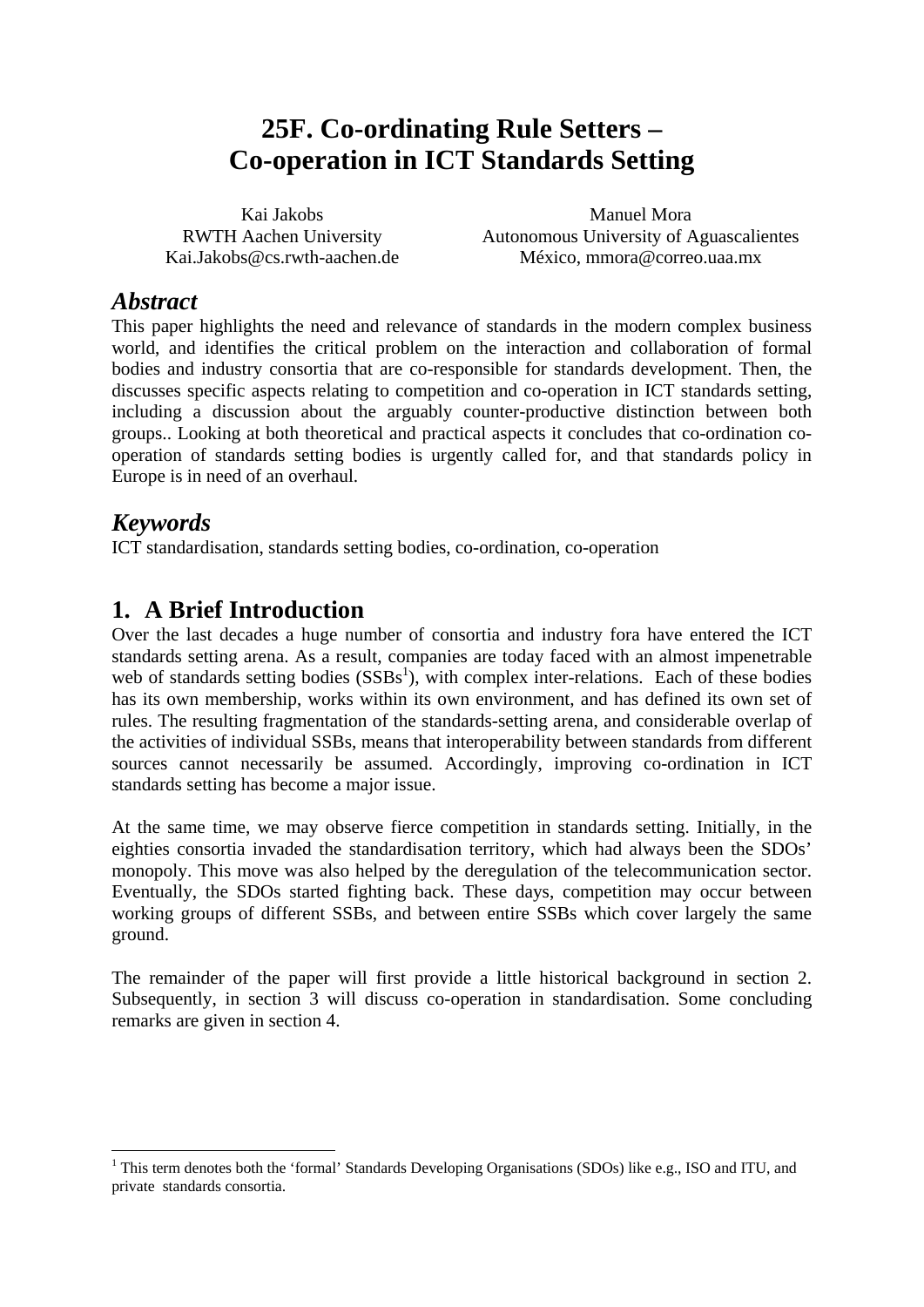#### **2. Some Background**

#### **2.1. A Little History – How Did the Current Standardisation Environment Emerge?**

The utilisation of standards in the competitive modern world  $-$  in several domains besides ICT – that have been fostered by international, regional, and national standards organisations from the 1950s (ISO, 2008). The manufacturing of products (where the assembly parts come from factories located in different countries) as well as the provision of services, have triggered the increased need for standards. This relevance is further emphasised by the increasing complexity of engineering and management of for the associated manufacturing and/or delivering processes (Carlock & Fenton, 2001). Critical failures (frequently reported in the media) on software, tires, medicine, etc) give clear evidence of this complexity. In such a context, standards and models have been developed for identifying, integrating and transferring best practices of business and engineering processes, with the ultimate aim of improving the efficiency, efficacy and effectiveness of the worldwide trade between business organisations.

However, over the last three decades, the world of ICT standardisation has changed dramatically, from the fairly simple, straightforward, and static situation that could be found in the seventies (see Figs.  $1 \& 2$  below). Back in the seventies, there was a clear distinction between the then 'monopolist' CCITT on the one hand, and the remainder of the world of ICT standards on the other. CCITT were in charge of standards setting in the telecommunications sector. They was basically run by the national PTTs, which still enjoyed a monopoly situation in their respective countries. ISO was in charge of almost all other ICTrelated standardisation activities. The various national SDOs developed their own specific standards, but also contributed to the work of ISO.





Over time, two trends contributed to an increasingly complex ICT standardisation environment:

- the growing importance of ICT,
- the globalisation of markets.

In a way, these were coupled, and further accelerated, by the Internet, which was 'discovered' for commercial use in the mid-nineties.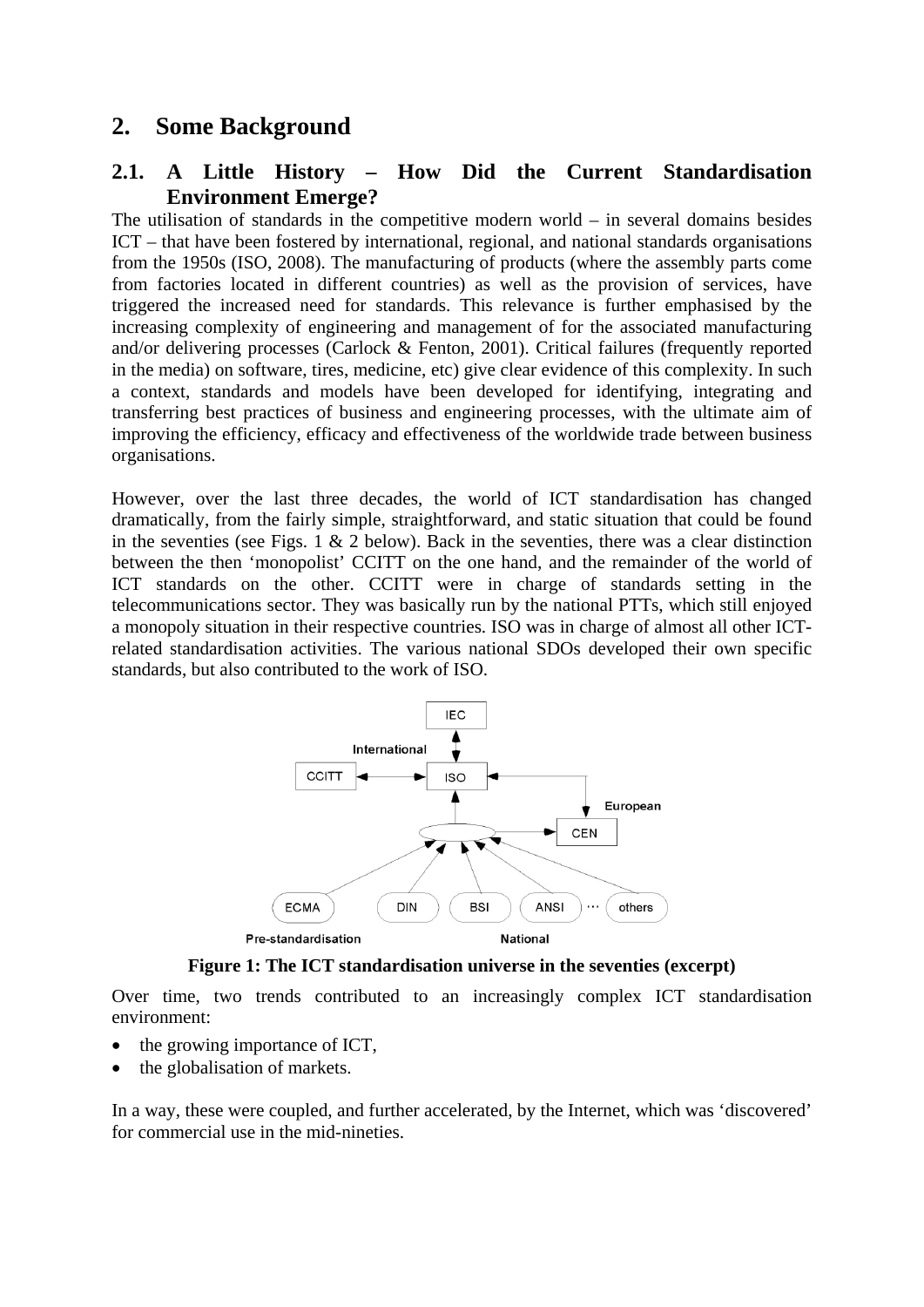Further complexity was caused by the liberalisation of the telecommunications markets and the associated emergence of regional bodies, such as ETSI in Europe. This was reinforced by the still ongoing merger of the formerly distinct sectors of telecommunications and IT, which caused considerable changes in these markets [David, 1995]. These processes affected primarily SDOs and the relations between them. In addition, and as 'external' competitors, standards consortia emerged as a new phenomenon. Well-known examples today include, for instance, the W3C (the World Wide Web Consortium), OASIS (the Organization for the Advancement of Structured Information Standards), or OMG (the Object Management Group).

Also, the economic importance of standards grew. A system 'ennobled' by having become a standard held the promise of huge financial gains for its proponents. Likewise, backing a loosing system would imply both severe monetary losses and a severely reduced market share for its supporters. In an attempt to save the day, new consortia could be established to standardise the loosing system. Obviously, this approach increased the number of consortia and led to an even higher complexity of the standards setting environment. Additionally, it has been reported (Mora et al, in press) that while "… *the first standards were productoriented (Tripp, 1996) (design and final product attributes, tolerances, specifications) and could be objectively assessed through testing and evaluation of the devices using physical instruments … however, the standards for processes convey additional difficulties for automatic assessment. Observations, records, interviews, analysis and questionnaires applied to core people on site are required. Furthermore, for the case of the software as a product/artefact, additional complications emerge. While the standard ISO 9126:1991 offers an initial solution here, its set of attributes still requires a final interpretation on how to measure them. Other sources of complexity are the time and the human resource performance variability in the certification of standards of processes*."

As a result, for a number of years consortia emerged an amazing rate [Cargill, 1995]. This was largely in response to the enormous speed of technical development in ICT and ebusiness systems. 'Traditional' SDOs were widely considered as not being capable of coping with this speed (see e.g., [Besen, 1995], [Cargill, 1995]; whether or not this view is justified is a matter of debate. For a slightly different view see e.g., [Sherif, 2003] and [Jakobs, 2002]). To further increase complexity, a proliferation of sector-specific standards may be observed in Europe, especially in the e-business domain. The most prominent representatives here include CEN/ISSS Workshop Agreements (CWAs), many of which have been tailored towards the needs of a dedicated industry sector. One effect, which was a direct result of the trends outlined above, is that many companies, especially large manufacturers, vendors, and service providers, are forced to participate in a much higher number of SSBs than they used to, to make sure that they do not miss a potentially relevant development (see e.g., [Updegrove, 2003]).

The Internet's standards body, the IETF (The Internet Engineering Task Force<sup>)</sup>, should also be mentioned. This body plays a somewhat special role thanks to the unprecedented importance of the Internet in today's economy. For many years the IETF had not been accepted as a standards setting body, and its output, the Internet Standards, were not recognised by government procurement regulations [Werle, 2002]. This has changed by now, though.

Also, the IETF may be regarded as the role model for many large consortia, such as the W3C and OASIS, which have based their processes on that of the IETF. In fact, many have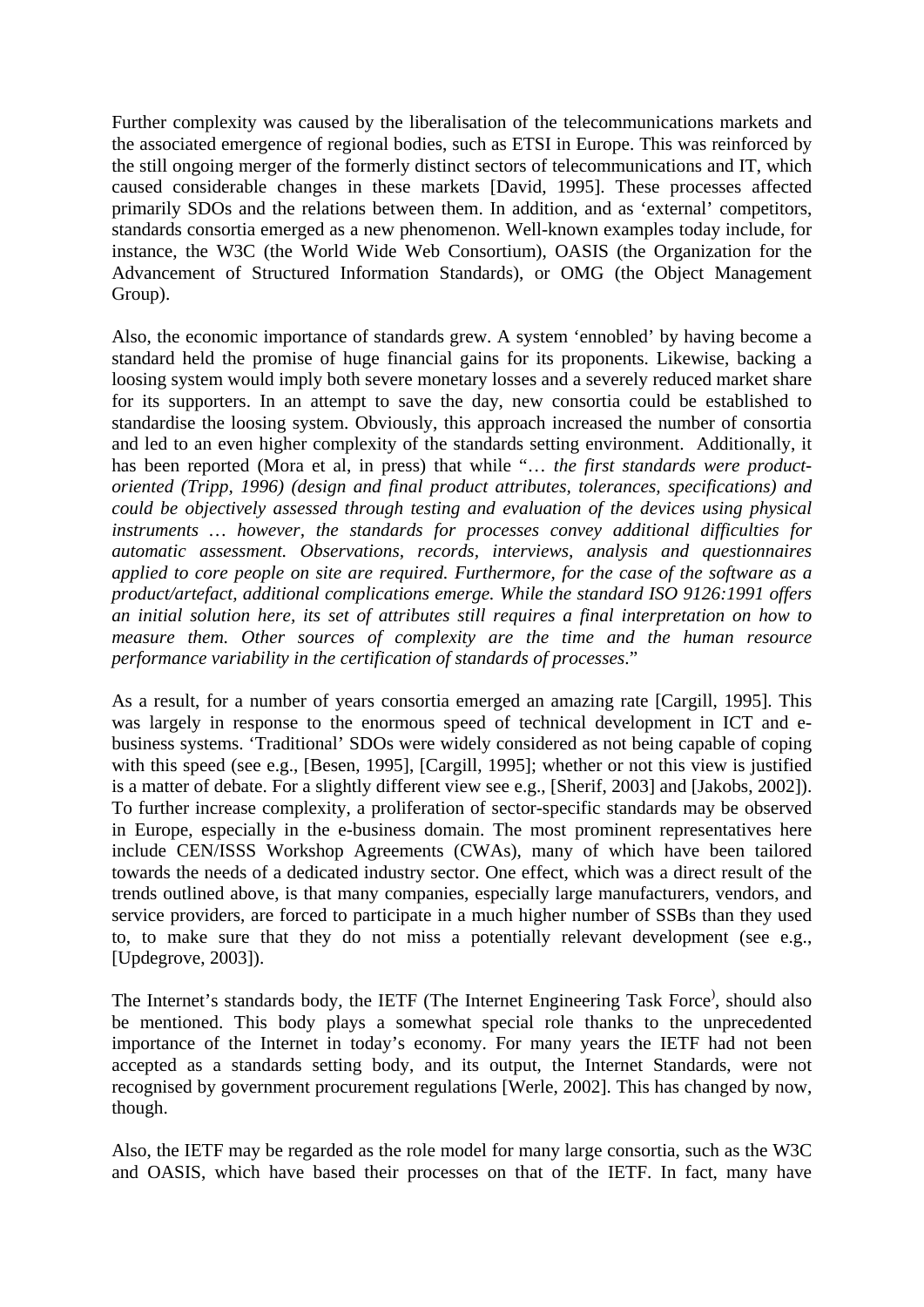considered the IETF's process as superior to those of the formal SDOs (see e.g., [Crocker, 1993], [Monteiro, 1995], [Solomon & Rutkowski, 1992]; see [Jakobs, 2003] for a maybe more objective discussions of this view.).



**Figure 2: The ICT standardisation universe today (excerpt)** 

#### **2.2. Evaluating Standards Setting**

The complex environment outlined above represents a major challenge for those who are considering active participation in standardisation, as well as for those who are looking for standard that best suits their needs.

Considering this complexity of the IT standardisation universe, "Where to participate?" is a relevant question. Functionally equivalent systems may well be standardised in parallel by different SDOs and consortia, and participation in all relevant work groups is well beyond the means of all but the biggest players. The correct decision here is crucial, as backing the wrong horse may leave a company stranded with systems based on the 'wrong' (i.e., nonstandard) technology. Succi et al (1998, p. 140) establish that "*standardization means that there is an explicit or implicit agreement to do certain things in a defined and uniform way*". Then, while standards convey an agreed mode to manufacturing a product, or the provision of a service, their vast number and the complexity of the web of SSBs, are extremely confusing, not only for practitioners. Because the acceptance of a standard is a large-scale project with critical financial, human and organisational resources to be committed by organisations, the selection of the correct standard (in technical and marketing views) is a relevant problem. In addition to the more practical aspects that need to be considered when selecting the best suited SSB for particular standards setting activity other, less tangible aspects may play a role in such decision processes, too. In particular, this may include the perceived reputation of an SSB. Perceptions of the importance and relevance of different types of SSBs differ widely.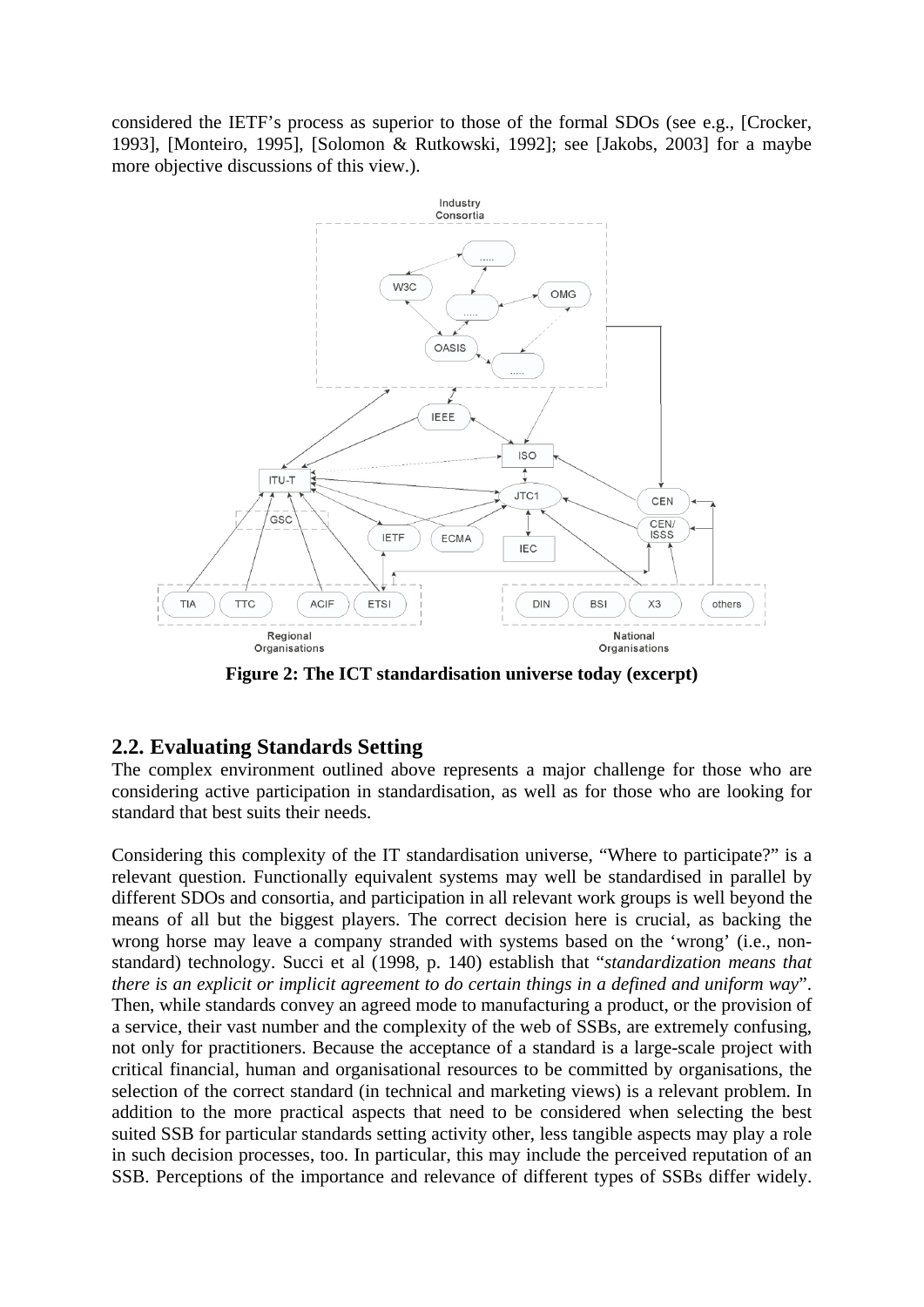For instance, Rutkowski offers a rather extreme point of view – "*The Internet standards development process is by far the best in the business."* [Rutkowski, 1995]. However, things have changed since the times when the IETF on the one hand and ISO and CCITT on the other were basically the only players in the international ICT arena. These days, the IETF is one of a number of accepted members of the global web of standards setting bodies.

Likewise, the role of the national SDOs has changed. This holds particularly for Europe, where 90% of standards produced are European or international (as opposed to national; this ratio has changed dramatically within a couple of years) [Bilalis & Herbert, 2001]. Along similar lines, Ghiladi fears that "*... non-harmonized national standards and rules have the effect of erecting barriers.*" [Ghiladi, 2003].

Moreover, in an attempt to improve their position in the competition with consortia many SSBs have introduced 'new deliverables'. These are documents which do not have gone through the full-blown process that leads towards a 'Standard', but are more akin to the specifications issued by consortia (i.e., e.g., they require only a lower level of consensus, and can be published quicker). Obviously, this move has introduced further complexity into standardisation.

Many consortia and other SSBs outside the network of formal SDOs have established themselves as recognised sources of standards. Initially, though, their output was considered 'inferior' to that of the formal bodies, which had major repercussions, e.g. in (public) procurement (see e.g., [Heafner, 1988], [Werle, 2002]). Here, Europe's commitment to OSI in the 1980-90s was a remarkable example. In addition to its undoubted technical superiority, one of the major reasons why OSI standards were considered preferable to their Internet counterparts was the fact that ISO, where the OSI standards were developed, was a formal SDO, unlike the IETF, which was viewed with considerable suspicion.

Similar views could be observed in the private sector. A standards inventory project in the US petrochemical industry, for instance, established rules where *"... preference was given first to international standards, followed by national standards, and then consortium specifications*." [Kowalski & Karcher, 1994].

Yet, by now Europe has recognised that: "*... consortia and fora are playing an increasing role in the development of standards, .... the European Standards Organisations have to recognise these facts and re-design policies, processes and organisational structures, in close collaboration with stakeholders and in particular industry ...* "[EC, 2004b], albeit with some concern: "*It is considered doubtful whether, in the light of the speed of development and the limited participation of experts, the fundamental principles for accountability of standardisation such as openness, consensus and transparency are followed in a robust fashion.*" ([EC, 2004a]; see section 4 for a sketch of the industry's view on this). Interestingly, this position has been challenged in [Egyedi, 2003], stating that democracy should not necessarily be required from consortia processes.

These diverse positions already hint at the currently ongoing discussion about the role of consortia in relation to European standardisation, and abut what exactly establishes an 'open standard'.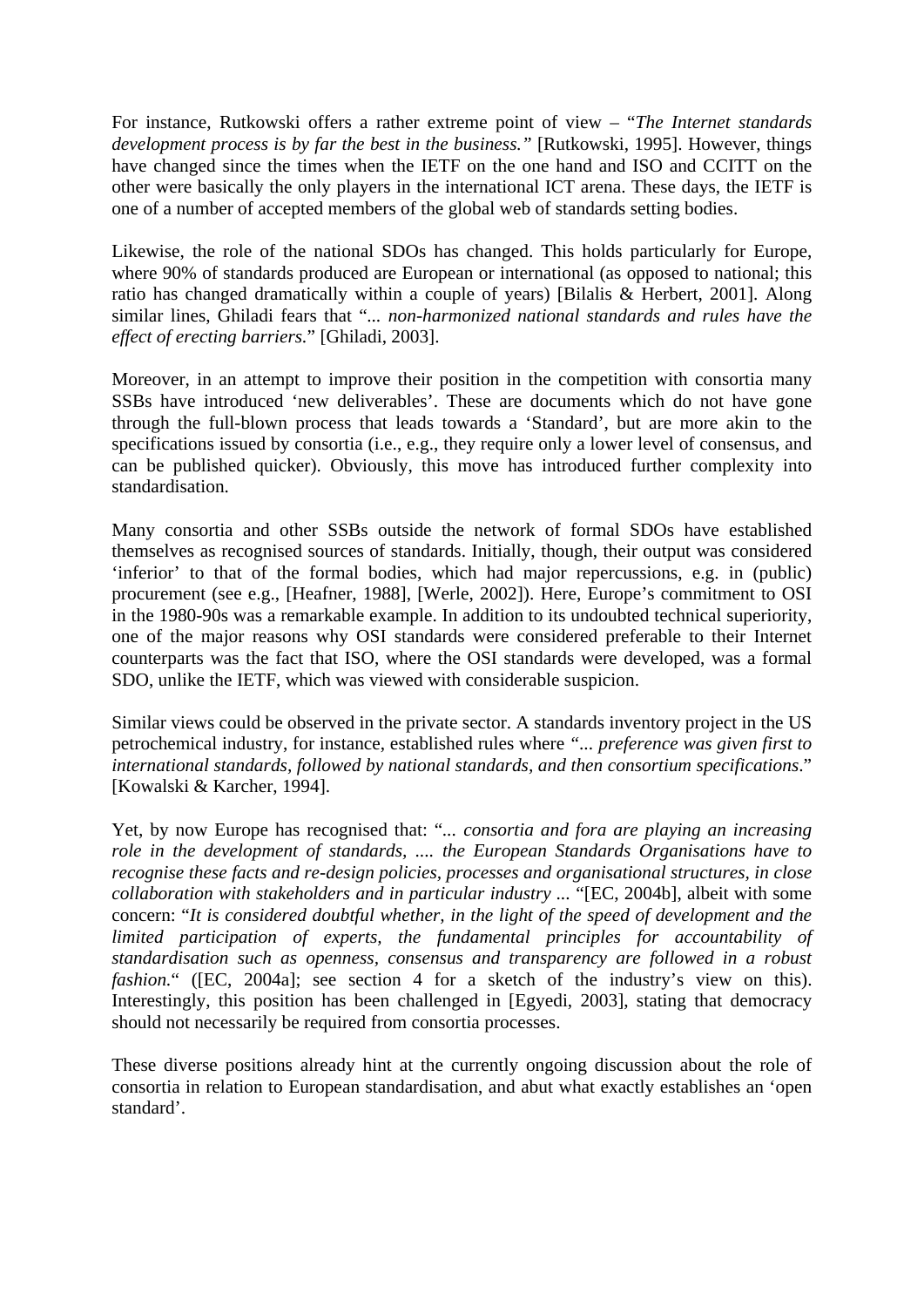### **3. Co-ordination in Standardisation**

Standardisation is basically a mechanism for co-ordination [Werle, 2001]. Not unlike the research sector, standards setting serves as a platform for co-operation between companies which are otherwise competitors. According to [Werle, 2001], a company has different options concerning standards setting:

- To try and bypass organised standardisation and set a de facto standard.
- To participate in the work of an official or a private standards organisation.
- To set up a new consortium or forum which deals with the standards project.

Assuming that standards setting work will eventually commence interests of the various stakeholders are likely to differ. That is, each participating organisation may try to either push its own ideas, propose a 'neutral' solution, or just try to impede the whole process in order to prevent any standard in the field in question. According to [Besen, 1995] four distinct situations are possible:

• Common interests

There are no competing proposals, and a decision can quickly be reached by consensus. All parties involved attempt to serve the common good.

• Opposed interests

Each opponent prefers his own proposal to be adopted, but would prefer no standard at all to the adoption of a competitor's proposal. This situation arises when the gains associated with the winning proposal are comparably big compared to the gains of the industry as a whole.

• Overlapping interests

Again, each opponent prefers his own proposal to be adopted, but would rather have a competitor's proposal adopted than have no standard at all. This may happen if, conversely to the situation outlined above, the whole industry stands to benefit the most from the adoption of a standard (regardless from where it originated) rather than the original proposer.

• Destructive interest

At least one player prefers not to have any openly available standard at all, and accordingly tries to slow down the process. This player typically is a major vendor largely dominating the market with a proprietary product who would lose market shares if a standard were in place.

This is pretty much confirmed by [van Wegberg, 2003], where a model of the standardisation process was developed which compares competing committees with what he calls a 'grand coalition'.

Obviously, the above alternatives all come down to the question of competition vs cooperation. The path towards competition may eventually lead to a company's dominating market position with a product or service based on their own proprietary specification. Yet, at the same time the virtual absence of other players may render this particular market insignificant. On the other hand, co-operation establishes a broader market for products or services based on open specifications, created through, and capable of accommodating, a number of different players. As has for instance been shown in [Swann, 1990], a product that succeeds in creating an environment in which other vendors consider it beneficial to produce compatible products will prove considerably more successful than its competitors. Such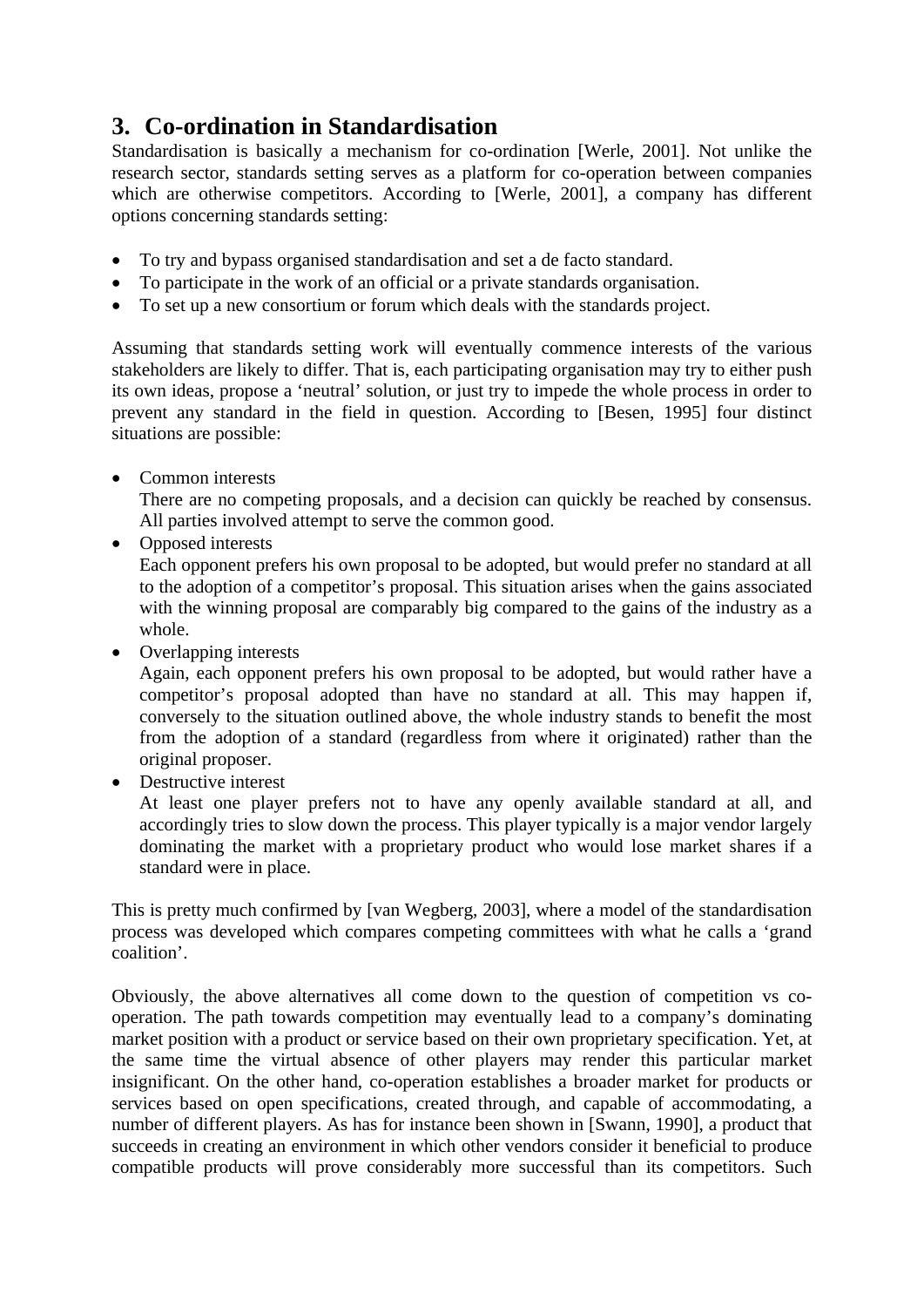compatible products can only emerge if the underlying original specifications have been made public, or if a very liberal licensing policy has been pursued. This example serves to highlight potential benefits to be gained from open specifications, even if the product itself is inferior to its (less open) rivals in terms of functionality provided. Here, the range of products compatible to the original specification strengthen its status as a de-facto 'standard', which in turn triggers the development of even more compliant products [Swann, 1990]. As a result, a bigger market has been established, leading to increased revenues.

#### **3.1.State-of-the-Art**

Today, various forms of co-operation between SSBs may be found. In the realm of SDOs, 'horizontal' co-operation between the international SDOs (ITU, ISO, IEC) is regulated by a dedicated guide for co-operation between ITU-T and JTC1. This document specified different forms of co-operation, but also makes it very plain that "*By far, the vast majority of the work program of the ITU-T and the work program of JTC 1 is carried out separately with little, if any, need for cooperation between the organizations*".

Similarly, the CEN/CENELEC/ETSI Joint Presidents' Group (JPG) co-ordinates the standardisation policies of the ESOs based on a basic co-operation agreement. Moreover, the Directive 98/34/EC mandates that conflicting standards have to be withdrawn. This is managed 'horizontally' the ESOs, and 'vertically' by their members, the NSOs.

'Vertical' co-operation between ESOs and the international bodies is governed by individual documents. Here, the major need for co-operation and co-ordination is primarily sectorspecific (IT, Telecom; see Figure 3).



#### **Figure 3: Co-operation and co-ordination agreements between European and international SDOs**

The 'Vienna Agreement' provides the rules for co-operation between CEN and ISO; analogously, the 'Dresden Agreement' governs relations between IEC and CENELEC. Somewhat surprisingly, only a rather more informal Memorandum of Understanding (MoU) exists for the co-operation between ETSI and ITU. On the other hand, and also a bit unexpected, a dedicated agreement guides the relations between ETSI and IEC.

In general, the 'vertical' agreements and MoUs define various levels of co-operation and coordination, albeit in comparably vague terms. Nonetheless, co-operation between CEN and ISO, and CENELEC and IEC, has been very successful in many cases, primarily through joint working groups. In contrast, the documents governing the respective 'horizontal' co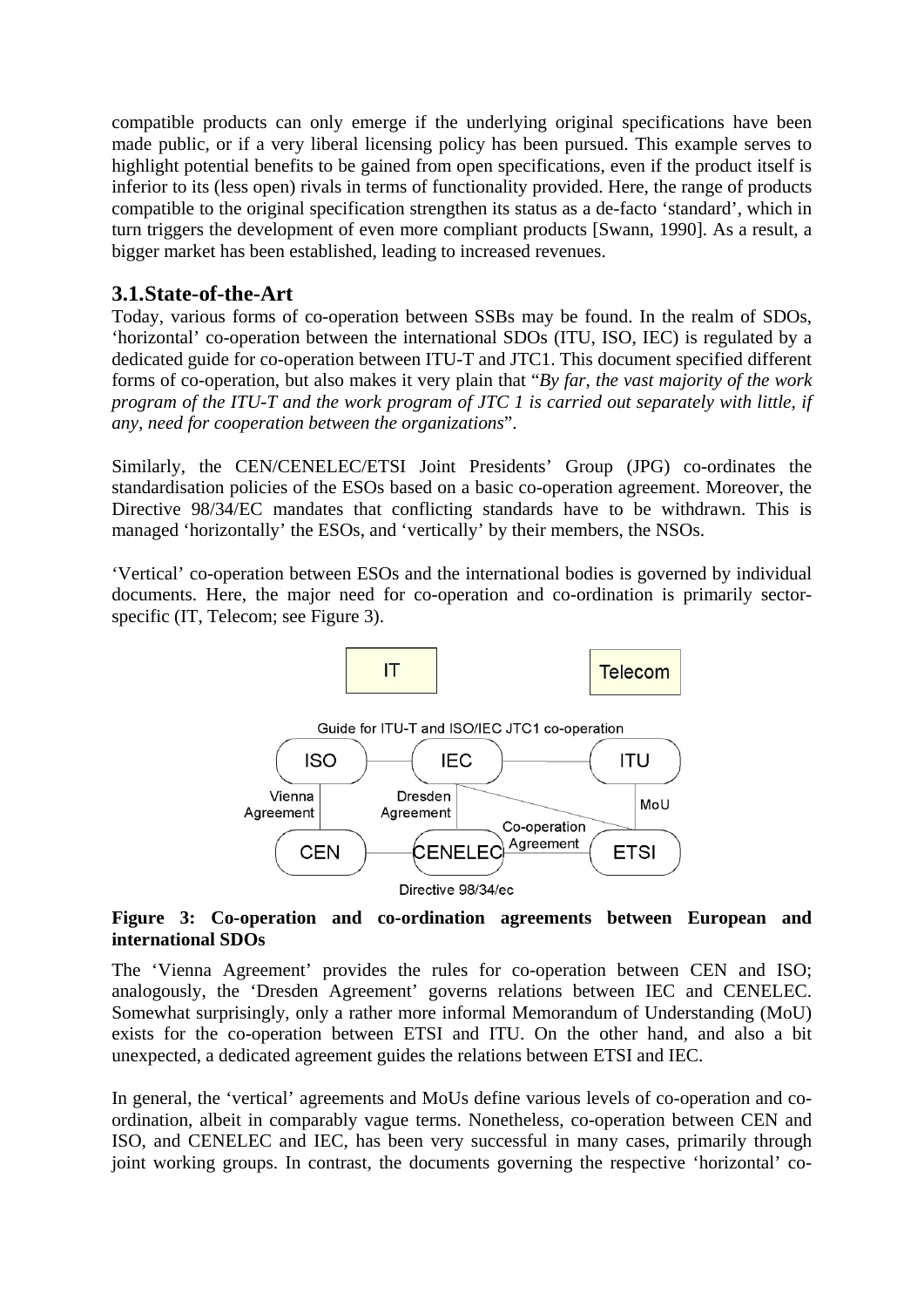operations are far more rigorous. This holds particularly for the European Directive that regulates the relations between the three ESOs.

The Global Standards Collaboration (GSC) covers both vertical (between regional telecommunication standards bodies and the ITU) and horizontal co-ordination (between regional telecommunication standards bodies). It provides for the regular exchange of work programmes and other information between its members. However, it is likely that the progressing merger of the IT and telecommunications sectors will pose additional problems in this respect, such as, for example, the need to include new members (from the IT sector).

ETSI Partnership Projects represent a different, albeit related approach to co-ordination. Covering both SDOs and consortia, such projects co-ordinate a group of regional SDOs and industry consortia working towards a common objective. The '3rd Generation Partnership Project' is the most prominent example.

In the e-business sector, a specific MoU exists between ISO, IEC (the 'parent' organisations of JTC1), ITU, and UN/ECE [MoU, 2000]. In addition, a number of organisations have been recognised as participating international user groups. The MoU it aims to minimise the risk of conflicting approaches to standardisation, to avoid duplication of efforts, to provide a clear roadmap for users, and to ensure inter-sectoral coherence. Most notably, its 'division of responsibilities' identifies a number of key tasks and assigns one of the four signatories to each of them.

Overall, the co-ordination of the work of the SDOs appears to be reasonably well organised. This does not necessarily hold for the co-ordination between SDOs and consortia. Numerous co-operations do exist, however, the current situation can be best described as piecemeal; there is no overarching framework to organise the individual co-operations.

An initiative taken by the three ESOs is a promising development. The ICT Standards Board (ICTSB) aims to co-ordinate specification activities in the field of Information and Communications Technologies. In addition to the ESOs, the ICTSB membership comprises major standards consortia. It's objectives include:

- The analysis and co-ordination of requirements on standardisation.
- The translation of these requirements into standardisation programmes or projects.
- The allocation of work to the most appropriate specifying body (SDO or consortium).

With respect to the co-ordination between individual consortia the situation is even worse. Here as well co-operations occur rather more at the level of technical bodies (if at all) than at SSB level. In most cases, however, the world of standards consortia experiences more competition than co-operation. There is direct competition between consortia covering similar ground, for instance, between RosettaNet and ebXML, and between the Semantic Web Services Initiative (SWSI) and the W3C.

#### **3.2. Improving the Situation**

To develop "*... procedures by which the needs of consortia can be better accommodated in ESOs. ESOs should fully exploit the potential for synergies by improving their co-operation and reinforce their mechanisms of coordination for subjects of common interest*" [European Commission, 2004b], several routes could (and should) be followed.

• Strengthen existing co-ordination activities.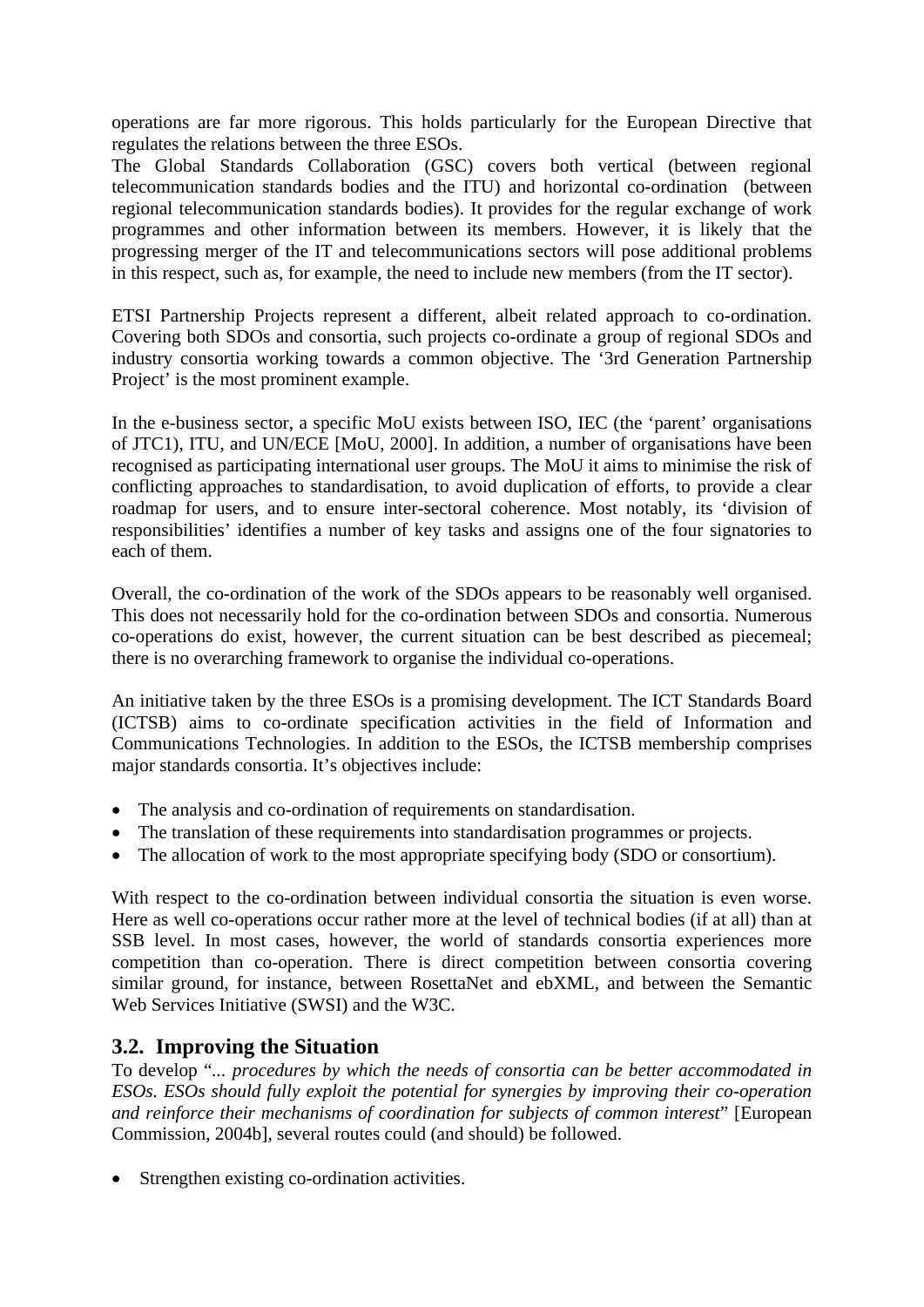Initiatives such as the MoU on e-business standardisation and the ICTSB should be encouraged to involve more SSBs and other relevant organisations. Also, for standardisation in the e-business sector, it would be helpful if the ICTSB established a dedicated Working Group for e-business, to co-ordinate the relevant activities of its members.

• Develop new forms of co-operation between SDOs and consortia.

In the light of increasingly similar membership, processes, and IPR regimes of major consortia and SDOs it would make sense to extend to major consortia those forms of coordination and co-operation already in place between SDOs. These may take on the form of, for example, mutual exchange of documents and work programmes, exchange of observers, the right to submit input, and joint working groups.

Also, the PAS and fast-track procedures offer useful mechanisms to improve co-operation between SDOs and consortia. Coupled with a suitable division of labour (see below) better exploitation of these mechanisms could safe considerable time and effort. This would, however, require pro-active 'marketing' of these mechanisms to consortia (after all, they will need to benefit from it as well).

• Identify a suitable division of labour between SDOs and consortia.

A division of labour between 'infrastructure' and 'applications' would be beneficial. Given the diverse characteristics of infrastructure technologies and applications on the one hand, and of SDOs and consortia on the other, the former should focus on standards for a long-lived infrastructure, while the latter should concentrate on standards for the more dynamic sectors, e.g. on e-business applications.

#### **4. Some Concluding Remarks**

The standardisation environment in the ICT/e-business sector has been undergoing significant changes over the last couple of years. Arguably the most important development has been the proliferation of standards consortia, largely created out of frustration about the 'formal' standards setting process, and typically driven by one, or a group of, major industry players. At least in the early days of this development consortia were widely considered as being more efficient, and more oriented towards the needs of the industry. The time-to-market of their specifications, and consequently, of the products based on them, were also said to be vastly superior to those of SDOs. These specifications did not have to go through a cumbersome and often time consuming wide consensus process. Moreover, consortia's' working groups were supposed to be far less influenced by politics and/or private agendas, as everyone was supposed working towards an agreed common goal.

It seems, however, that this initial enthusiasm has somewhat faded over time. Ironically, one reason for this was the increasing importance of consortia. In many areas their specifications have become way more important than those of the SDOs (if they can be bothered to produce anything at all, that is). For example, for quite a while the W3C almost held a monopoly on standards for the World Wide Web (this has changed with the advent of new consortia covering similar ground).

Also, faced with the new competition, the established SDOs 'fought back', new deliverables being their major 'weapon' here. That is, in order to better compete with consortia, and in what must be considered an attempt to mimic the rules and processes of the major consortia, most SDOs introduced 'lightweight' processes, leading to specifications with a lower required level of consensus. These specifications do not go through the full consensus forming process as the formal 'norms' do, and are thus more akin to the deliverables of the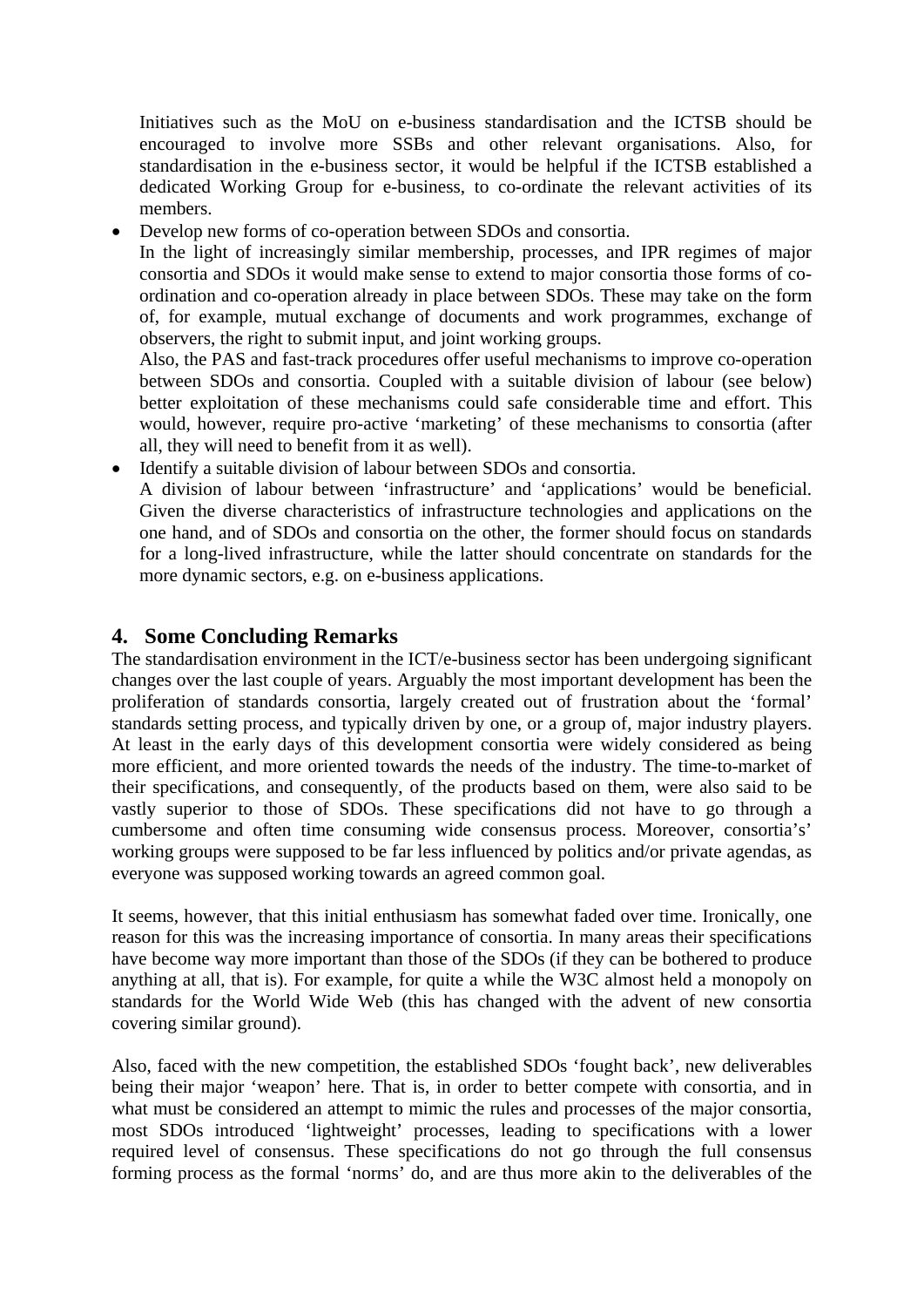consortia. Typical examples here include ISO's 'Technical Reports', ETSI's 'Technical Specifications', and the CEN/ISSS 'Workshop Agreements'.

On the other hand, the processes of some of the major consortia (notably OASIS and W3C) can hardly be distinguished any more from those of the SDOs. In fact, in a way the W3C's requirement for royalty free licensing of IPR which is incorporated is surpassing those of all formal SDOs (which typically require 'reasonable and non discriminatory' licensing).

In consequence, we can observe a convergence of the two formerly separated 'standards worlds'. This is not to say that competition has stopped, but it is becoming increasingly hard to distinguish many consortia and SDOs based on their processes and outputs.

Still, the current environment forces companies with a business interest in the ICT sector (i.e., primarily large vendors and service providers, but also leading-edge users) to participate in a vast variety of SSBs (for example, HP and Sun each are involved in around 150+ SSBs [Updegrove, 2003]). This is certainly an undesirable situation, and a higher level of coordination between consortia, and consortia and SDOs would be highly desirable. The latter could be achieved through an adequately flexible and speedy transposition process, and/or through a division of labour, whereby long-lived 'infrastructural' technologies would be dealt with by the SDOs through their 'traditional' process, and short-lived other technologies would be within the realm of consortia and the SDO's New Deliverables. The sequentiality between infrastructure and subsequent applications and services have also to be taken into account in the standardisation activities of SDOs and consortia and their co-ordination efforts.

This changing landscape has major ramifications for (European) policy makers as well. European policy makers still consider SDOs (especially the European Standards Organisations, ESOs) as superior to consortia. Unfortunately, this is not just a minor side issue – standards are referenced in procurement documents and in European Directives. Accordingly, the largely unreflected categorisation SDOs vs consortia represents a severe disadvantage for the (products of) the latter. To make things worse, moves seem to be under way to 'ennoble' some of the ESOs new deliverables here as well, i.e., to consider them as on par with full-blown 'norms'. In the light of the findings and discussion above this would be a very questionable move if it actually happened.

To summarise: competition between SSBs prevails – this holds for both consortium vs consortium and consortium vs SDO. Policy makers could do something about it by encouraging both camps to improve co-operation or at least co-ordination. Whether or not this is going to happen anytime soon remains to be seen. For the time being, it appears that at least in Europe policy interest is almost exclusively focussed on the ESOs.

#### *References*

- Besen, F.M. (1995): The standards process in telecommunication and information technology. In: Hawkins, R.W. et al. (eds), Standards, Innovation and Competitiveness. Edward Elgar Publishers.
- Bilalis, Z.; Herbert, D. (2001): (IT) Standardisation from a European Point of View. JITSR, vol. 1, no. 1.
- Cargill, C.F. (1995): Open Systems Standardization A Busienss Approach. Prentice Hall.
- Carlock, P. & Fenton, R. (2001). System of systems (SoS) enterprise system engineering for information-intensive organizations. *Systems Engineering,* 4(4), 242-261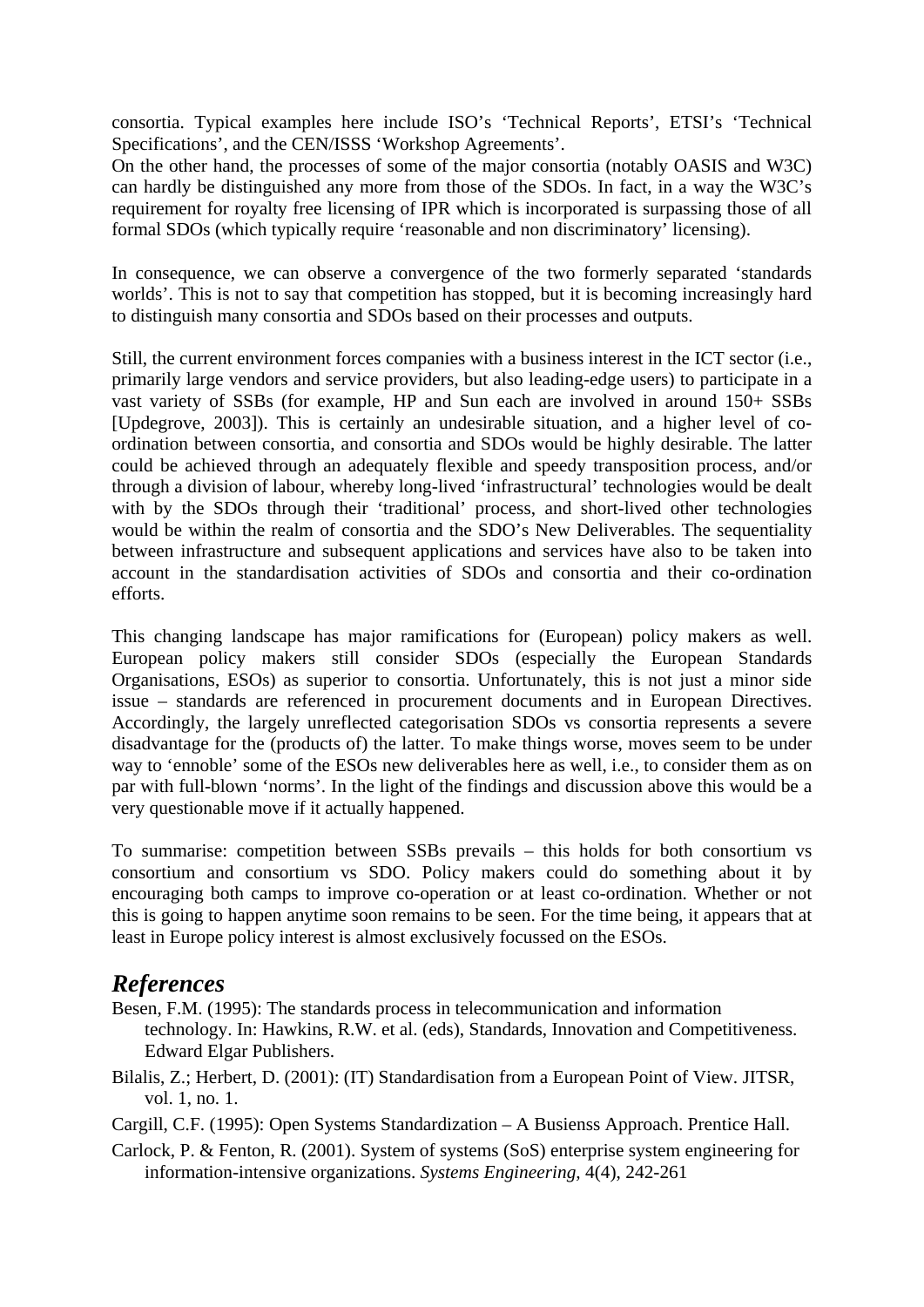Crocker, D. (1993): Making Standards the IETF Way. ACM StandardView , Vol 1, No. 1.

- David, P.A. (1995): Standardization Policies for Network Technologies: The Flux Between Freedom and Order Revisited. In: Hawkins, R.W. et al. (eds): Standards, Innovation and Competitiveness. Edward Elgar Publishers.
- European Commission (2004a): Commission Staff Working Document: The challenges for European standardisation. http://europa.eu.int/comm/enterprise/standards\_policy/role\_of\_standardisation/doc/staff\_ working\_document\_en.pdf.
- European Commission (2004b): (eds) The role of European standardisation in the framework of European policies and legislation. Communication from the Commission to the European Parliament and the Council, COM(2004) 674. http://europa.eu.int/comm/enterprise/standards\_policy/role\_of\_standardisation/doc/com munication\_en.pdf.
- Egyedi, T. (2003): Consortium problem redefined:Negotiating 'democracy' in the actor network on standardization. JITSR, vol. 1, no. 2.
- Ghiladi,V.: (2003) The Importance of International Standards for Globally Operating Businesses. JITSR, vol. 1, no. 1.
- Heafner, J.F. (1988): U.S. Government procurement of open systems products and services. Computer Standards & Interfaces, vol. 7, nos 1-2.
- ISO (2008). The ISO Story. Online document at: www.iso.org.
- Jakobs, K. (2002): A Proposal for an Alternative Standards Setting Process. IEEE Communications Magazine, vol. 40, no. 7.
- Kowalski, V.J.; B Karcher, B. (1994): Industry consortia in open systems. ACM StandardView, vol. 2 , no. 1.
- Monteiro, E. et al. (1995): Standardisation of information infrastructure: where is the flexibility?. Presented at PICT, London
- Mora, M., Gelman, O., O'Connor, R., Alvarez, F. & Macias-Luevano, J. (in press). An Overview of Models and Standards of Processes in the SE, SwE and IS Disciplines. In A. Cater-Steel (Ed), Information Technology Governance and Service Management: Frameworks and Adaptations. Idea-Group: Hershey, PA, (pp. na).
- MoU (2000): Memorandum of Understanding on electronic business. http://www.itu.int/ITU-T/e-business/files/mou.pdf
- Rutkowski, A.M. (1995): Today's Cooperative Competitive Standards Environment For Open Information and Telecommunication Networks and the Internet Standards-Making Model. In: Kahin, B.; Abbate, J. (1995): Standards Policy for Information Infrastructure. MIT Press.
- Sherif, M.H. (2003): When Is Standarization Slow? JITSR, vol 1, no. 1.
- Solomon, R.J.; Rutkowski, A.M. (1992): Standards-making for IT: Old vs. New Models. Proc. of the Conference on the Economic Dimension of Standards.
- Succi, G., Valerio, A., Vernazza, T. & Succi, G. (1998). Compatibility, Standards and Software Production. Standarview, 6(4), 140-146.
- Swann, P. (1990): Standards and the Growth of a Software Network. In: Berg, J.L.; Schumny, H., An Analysis of the Information Technology Standardization Process. North-Holland, 1990.
- Updegrove, A. (2003): Major Standards Players Tell How They Evaluate Standard Setting Organizations. http://www.consortiuminfo.org/bulletins/jun03.php.